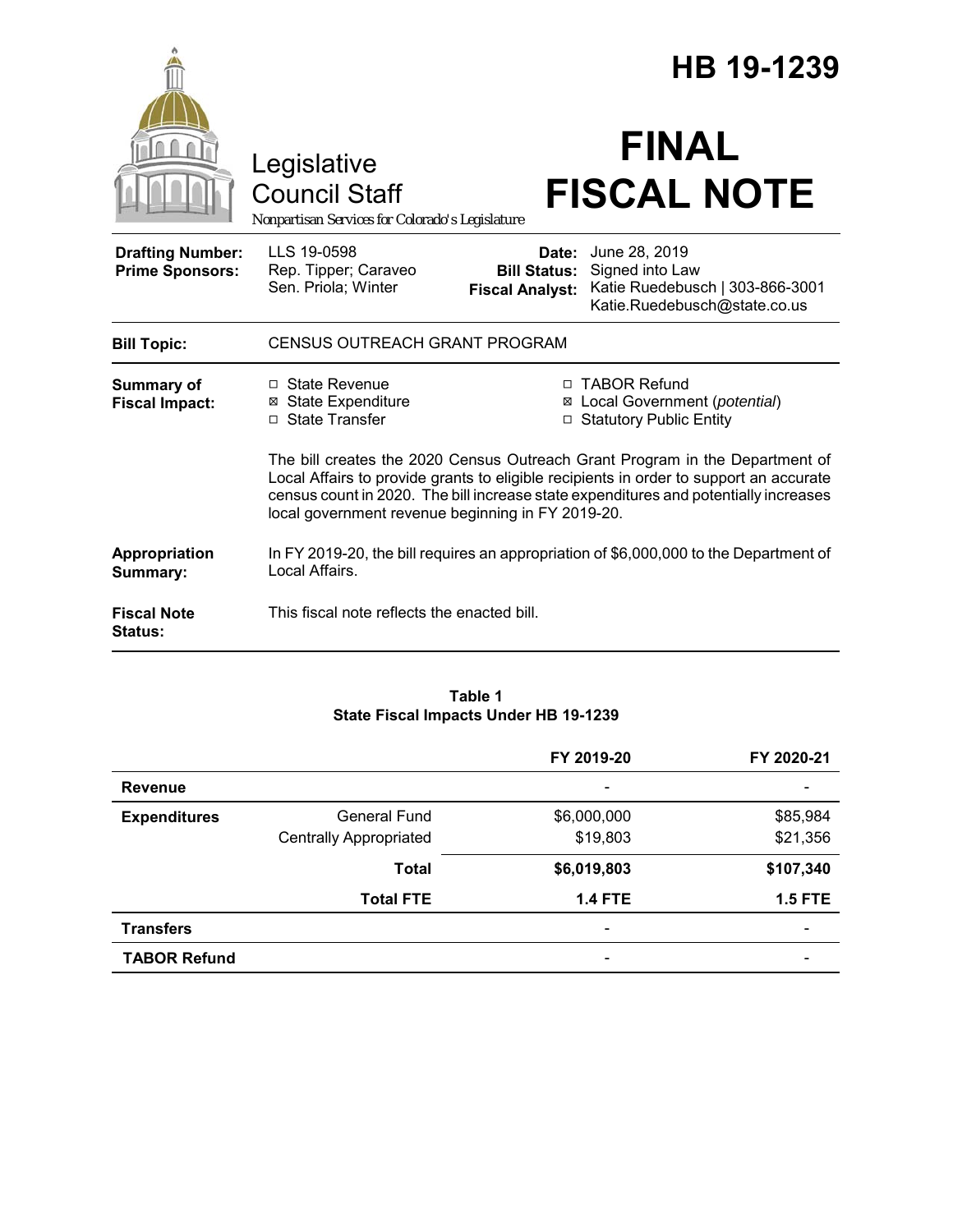June 28, 2019

## **Summary of Legislation**

The bill creates the 2020 Census Outreach Grant Program (program) within the Division of Local Government in the Department of Local Affairs (DOLA) to provide grants to eligible recipients in order to support an accurate census count in 2020. The program receives \$6.0 million in General Fund monies in FY 2019-20 and may solicit gifts, grants, and donations to administer the program. Eligible recipients include local governments; intergovernmental agencies; councils of governments; housing authorities; school districts; nonprofit organizations; theSouthern Ute Indian Tribe; and the Ute Mountain Ute Tribe. Eligible recipients may use the awarded grant money to conduct education, outreach, and promotion activities to target hard-to-reach communities and increase the census response rate.

Program grants must be awarded by November 1, 2019. Eligible recipients must notify the counties in which they are located of any grant award. Any grant money awarded and not spent by the recipient will be returned to the state on June 30, 2020.

**Census Grant Program Outreach Committee.** The bill also creates a five-member 2020 Census Outreach Grant Program Committee (committee) to review grant applications and make recommendations to DOLA's director regarding those grant applications. The committee consists of:

- one member appointed by the Speaker of the House;
- one member appointed by the President of the Senate;
- one member appointed by the House Minority Leader;
- one member appointed by the Senate Minority Leader; and
- one member appointed by the Secretary of State.

General assembly appointees may not be legislators. Appointments must be made by June 1, 2019, with the committee holding its first meeting no later than July 1, 2019. Committee members are not compensated; however committee members who reside more than 50 miles from the location of a hearing are eligible for per diem and travel reimbursement and all members may be reimbursed for expenses related to dependant or attendant care.

**Reporting.** On or before December 1, 2020, each grant recipient shall submit a report and documentation of expenditures to DOLA. In addition, by February 1, 2021, DOLA must report to the General Assembly and the Governor regarding the program. Also, DOLA must submit a final report by January 1, 2023. Finally, by May 26, 2026 and every 10 years thereafter, DOLA and the Office of the Governor must develop a census strategic action plan for a successful census count in Colorado.

# **Background**

Mandated by the U.S. Constitution, the U.S. Census is conducted every ten years. Congressional and state apportionment and federal funding distribution allocation are on based on the decennial census data. The State Demography Office in DOLA currently conducts census outreach for Colorado.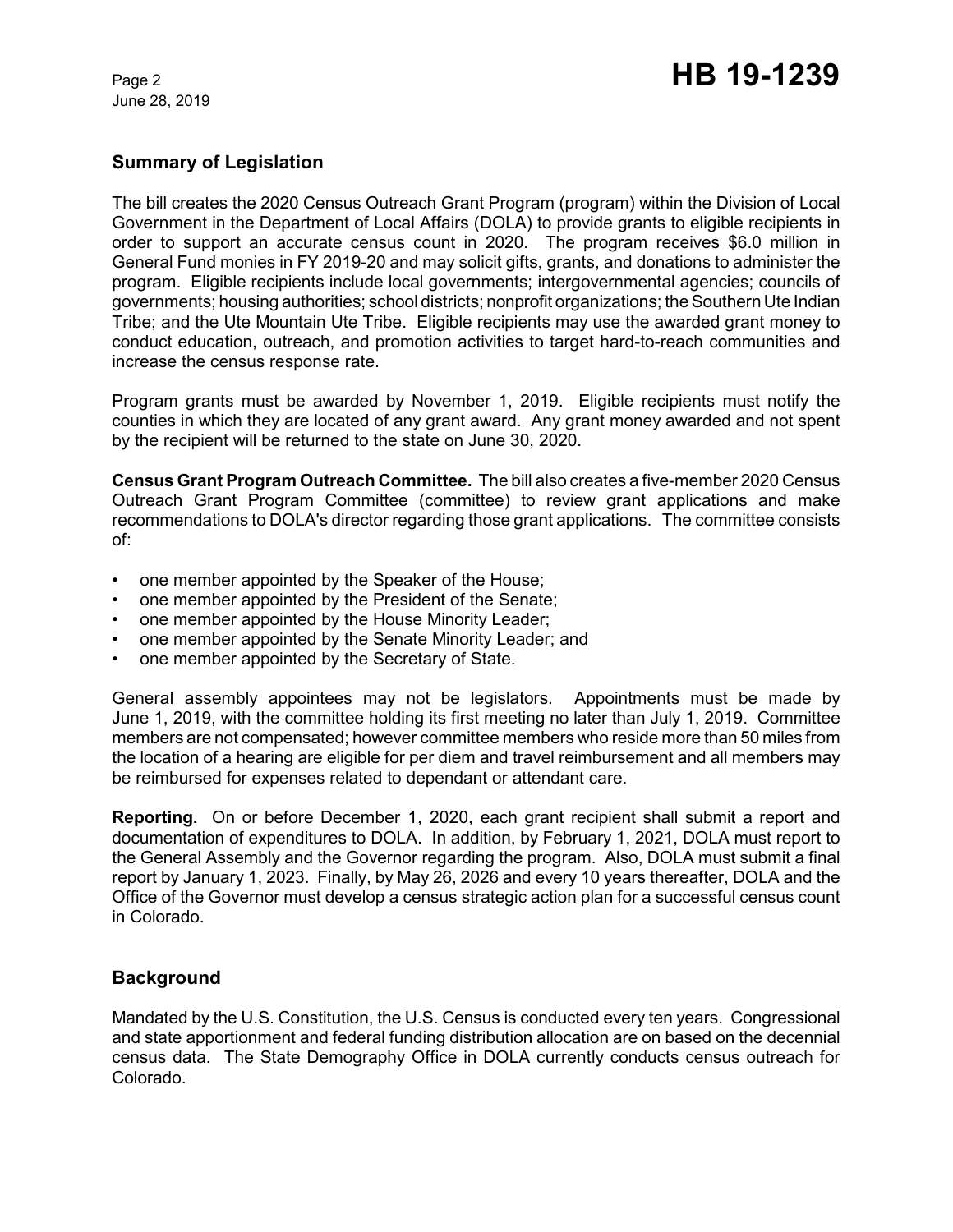# **State Expenditures**

The bill increase state General Fund expenditures for DOLA by \$6,019,803 and 1.4 FTE in FY 2019-20 and \$107,340 and 1.5 FTE in FY 2020-21.

|                                                    | FY 2019-20        | FY 2020-21     |
|----------------------------------------------------|-------------------|----------------|
| <b>Department of Local Affairs</b>                 |                   |                |
| <b>Personal Services</b>                           | \$77,512          | \$84,559       |
| <b>Operating Expenses and Capital Outlay Costs</b> | \$10,736          | \$1,425        |
| <b>Committee Reimbursements</b>                    | \$1,584           |                |
| Postage and Document Management                    | \$480             |                |
| Grants to eligible recipients                      | up to \$5,909,688 |                |
| Centrally Appropriated Costs*                      | \$19,803          | \$21,356       |
| FTE - Personal Services                            | <b>1.4 FTE</b>    | $1.5$ FTE      |
| <b>Total Cost</b>                                  | \$6,019,803       | \$107,340      |
| <b>Total FTE</b>                                   | <b>1.4 FTE</b>    | <b>1.5 FTE</b> |

#### **Table 2 Expenditures Under HB 19-1239**

 *\* Centrally appropriated costs are not included in the bill's appropriation.*

**Department of Local Affairs.** DOLA will require 1.4 FTE to implement this program in FY 2019-20 and 1.5 FTE to administer the program in FY 2020-21. The staff will implement the program; coordinate and staff the committee; write grant agreements and amendments, manage contracts; and report to the General Assembly. This fiscal note assumes DOLA may use grant funds to oversee the program. The remainder of the funds will be granted to eligible recipients, approximately \$5,909,688 in FY 2019-20. Other costs are discussed below.

- *Committee reimbursements.*This fiscal note assumes that the committee will meet four times in FY 2019-20 to review grant applications and make recommendations, including some workload for committee business in FY 2018-19. The fiscal note also assumes that two members per committee meeting will be eligible for reimbursement. Dependant or attendant care costs are calculated at a rate \$12 per hour for 10 hours for two committee members to attend four meetings. Mileage costs are calculated at a rate of \$0.52 per mile for 100 miles round-trip for two committee members to attend four meetings. Current law sets costs per diem costs at \$50 per day for two committee members to attend four meetings.
- *Postage and document management.* DOLA requires \$480 in postage and document management costs to conduct outreach and promotion activities to target eligible entities. Committee documents and grant mailing costs are included.
- *Strategic action plan.* The bill increases workload for DOLA to develop a census strategic action plan with the Office of the Governor. This workload can be accomplished within existing resources. Should a change in funding be required, the fiscal note assumes it will be addressed through the annual budget process.